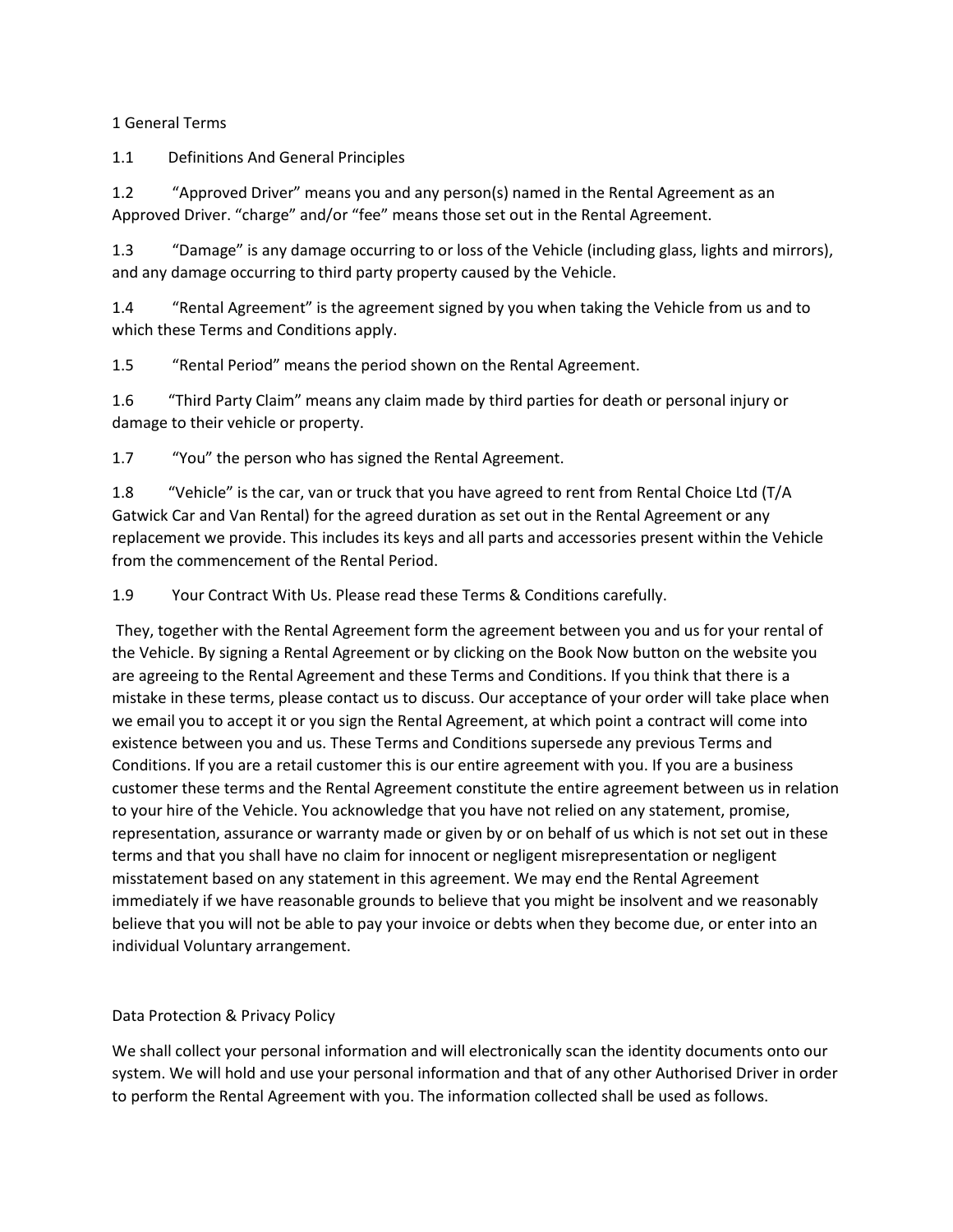### Sharing Of Data

From time to time we may make your personal information available to our group of companies for business administration purposes. We may also use such information to search the files of credit reference agencies who will record this search. This information will be used only to help make credit reference decisions, verify identity, or, occasionally, for fraud prevention or tracing debtors as well as dealing with any issues before, during and after the Rental Period. If any identity or credit-check fails based on the information you have provided, we may not be able to insure you for the Vehicle and therefore may refuse the rental of the Vehicle. Rental Choice, our suppliers and partners in common with other self-drive hire businesses, collects, processes and shares data relating to our customers and any claim or claims made by or against them arising from the provision of vehicle rental services with other vehicle rental businesses, businesses within the insurance industry, the claims and accident management industry and suppliers of counter-fraud data mining and analytical services. In processing and sharing this data our aim is to help us to validate the information provided and for the detection, management and prevention of fraudulent claims. The data that we share will be held and utilised for the on-going prevention detection and management of fraud within the insurance industry, claims industry and self-drive hire industry. You acknowledge: We may transfer your personal details to our business partners, such as repairers and breakdown assistance and any other organisation with whom we have a business relationship to enable us to carry out our obligations under the Rental Agreement. We may transfer your personal details, including details of any criminal offences or alleged criminal offences to: o Credit reference agencies o The Driver and Vehicle Licensing Authority (DVLA) o Debt Collectors o Protection underwriters (CUE Database) o The British Vehicle Rental and Leasing Association (BVRLA) – which can share your personal information with its members to prevent crime and protect its assets, if you breach of the Rental Agreement. We may transfer your personal details to the police, including details of any criminal offences or alleged criminal offences, and anyone injured by you whilst you were in a Vehicle rented from us.

#### Marketing

Where you have agreed to us doing so we may use your personal information for marketing purposes. You have the right to remove your consent to this at any time.

Any use for advertising purposes shall only be for the purposes of our own advertising (including advertising byway of recommendations). We will not pass your data on to any third parties for marketing purposes. You can withdraw your consent at any time to any processing or use of your personal data for marketing by e-mail to: info@gatwickcarandvanrental.com

#### Telematics

The Vehicle may be fitted with telemetry systems or other similar devices that may track the Vehicle location and will be used as a tool for measuring how the Vehicle is being operated. This is to maintain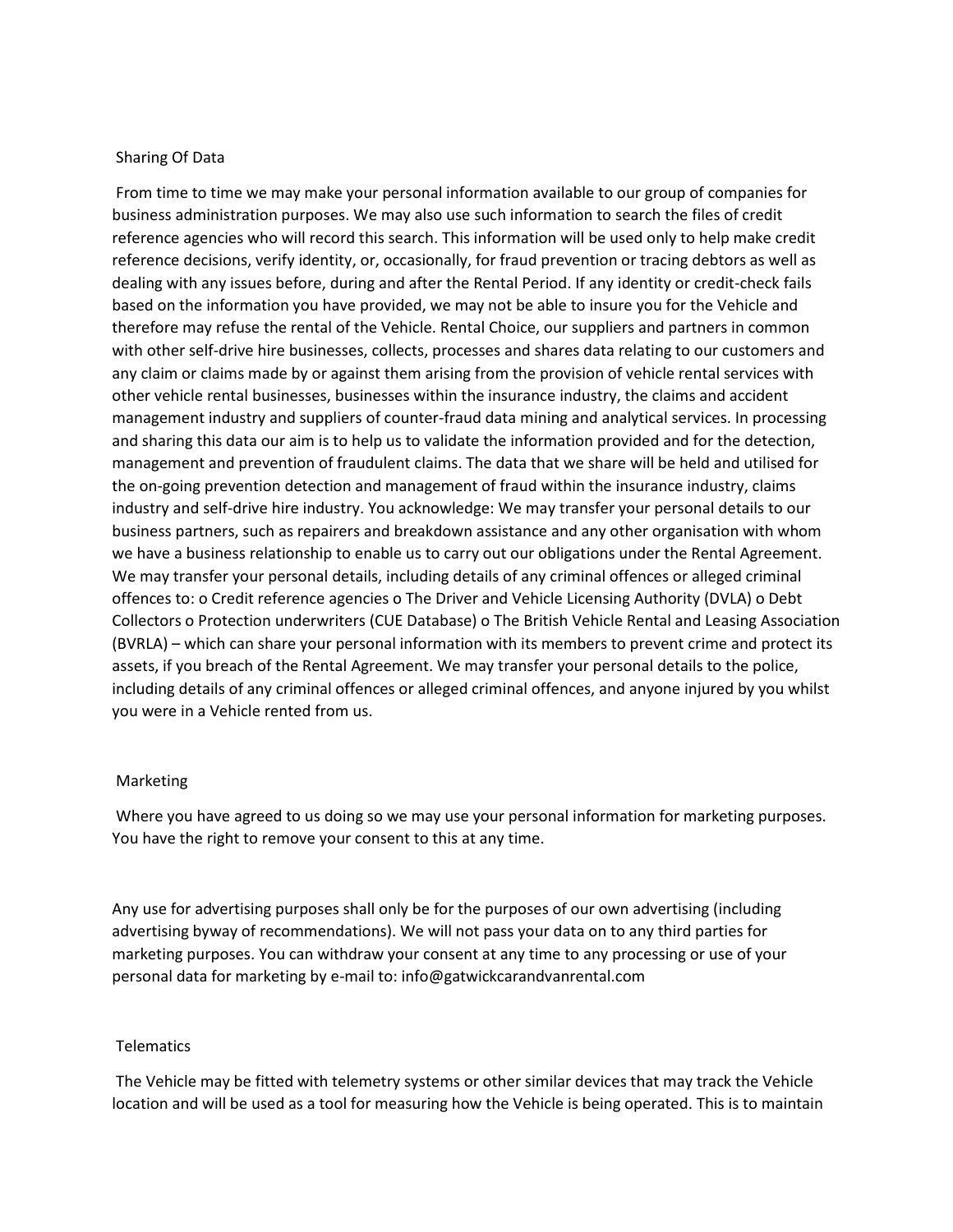and protect the vehicle. We may contact you in the event that the device indicates that you may be breaking these Terms& Conditions and may ask you to modify your driving behaviour or that of any Approved Driver, and we reserve our right to terminate the Rental Agreement in the event that you continue not to comply with these Terms and Conditions. The information may be used both during and post Rental Period.

# Liability and Limitation of Liability

We do not exclude or limit in any way our liability to you where it would be unlawful to do so. This includes liability for (a) death or personal injury resulting from negligence; or (b) fraud or fraudulent misrepresentation; or (c) breach of the terms implied by section 2 of the Sale of Goods and Services Act 1982 If you are a business, we are not liable to you or your business (whether in contract or tort, including without limitation negligence) or otherwise responsible for any loss of profit, business contracts, revenues, anticipated savings nor for any indirect or consequential damage of any kind. Subject to section [1.2], if you are a business, our liability to you (whether in contract or tort, including without limitation negligence) shall be limited to the rental charge you are required to pay us under the Rental Agreement. If you are a consumer, you agree that you will not use the Vehicle for any commercial or business purpose and accordingly that if you use the Vehicle for any commercial or business purpose we will have no liability to you for any loss of profit, loss of business, business interruption, or loss of business opportunity. We are responsible to you for foreseeable loss and damage caused by us. If we fail to comply with these terms, we are responsible for loss or damage you suffer that is a foreseeable result of our breaking this contract or our failing to use reasonable care and skill, but we are not responsible for any loss or damage that is not foreseeable. Loss or damage is foreseeable if either it is obvious that it will happen or if, at the time the contract was made, both we and you knew it might happen, for example, if you discussed it with us during the sales process

# Termination Of Agreement

If we terminate the Rental Agreement, it will not affect our right to receive any monies we are owed under the existing Rental Agreement. We may immediately end the Agreement if we become aware or suspect that you have, or any Approved Driver has breached these terms and conditions.

# Governing Law

Which laws apply to the Rental Agreement and where you may bring legal proceedings if you are a consumer. This Rental Agreement is governed by the laws of England . We or you may bring a claim either in the country where the Vehicle is collected or in your country of residence. Which laws apply to the Rental Agreement and where you may bring legal proceedings if you are a business, you and we both agree that the Rental Agreement shall be governed by the laws of England and Wales and to the exclusive jurisdiction of the English courts.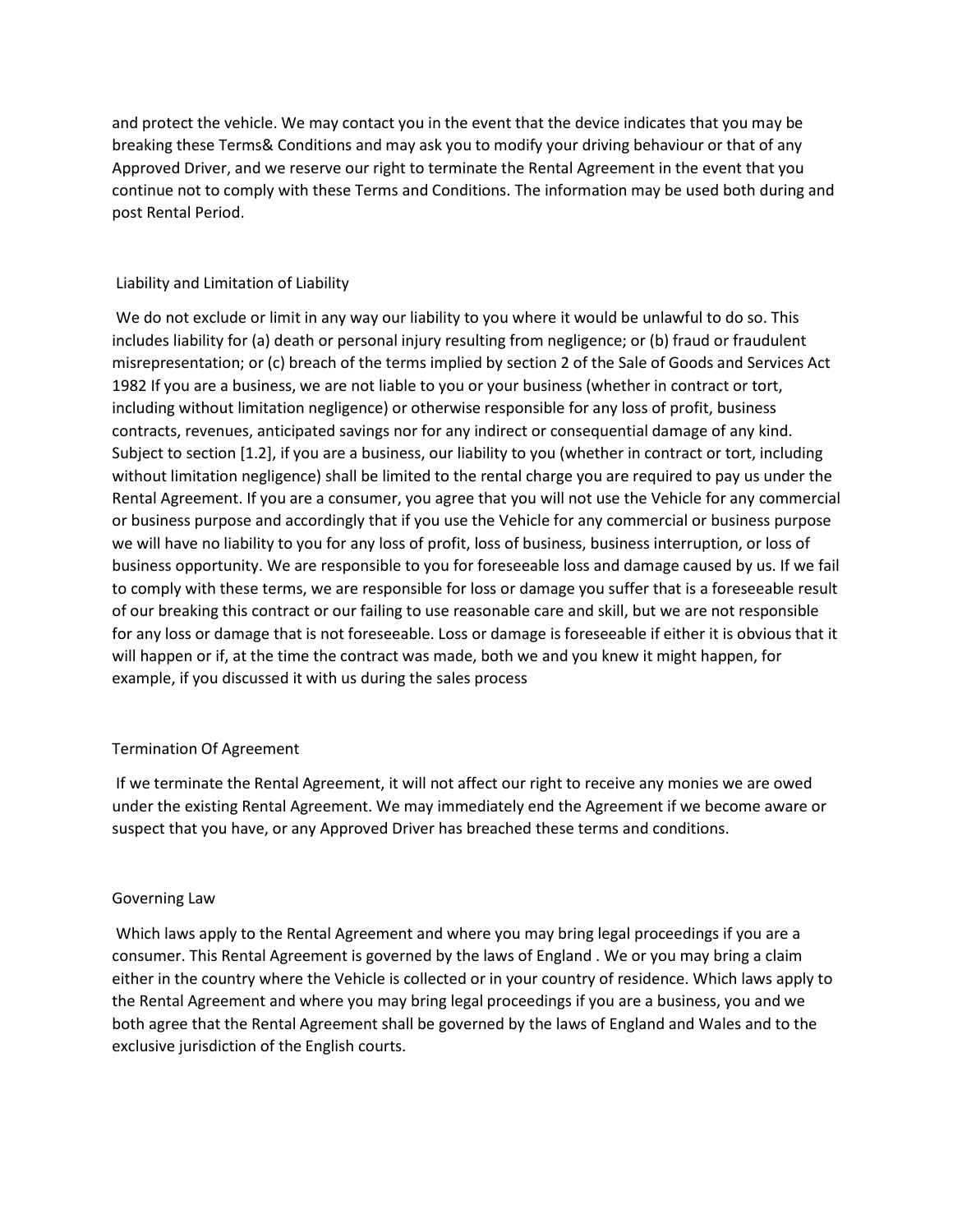## Alternative dispute resolution

Alternative dispute resolution is a process where an independent body considers the facts of a dispute and seeks to resolve it, without you having to go to court. If you are not happy with how we have handled any complaint, you may want to contact the alternative dispute resolution provider we use. You can submit a complaint to the British Vehicle Rental and Leasing Association via their website at http://www.bvrla.co.uk. The British Vehicle Rental and Leasing Association will not charge you for making a complaint and if you are not satisfied with the outcome you can still bring legal proceedings. In addition, please note that disputes may be submitted for online resolution to the European Commission Online Dispute Resolution at http://ec.europa.eu/consumers/odr/platform. 1.8 Contracts (Rights Of Third Parties) 1999 Any person(s) who is not a party to the Rental Agreement cannot enforce any of our responsibilities under the Rental Agreement.

# Miscellaneous

If either of us does not insist upon strict performance of any of the other's obligations under the Rental Agreement or any of these terms, or if either of us does not exercise any of the rights or remedies to which we are entitled under the Rental Agreement, this shall not constitute a waiver of such rights or remedies and shall not relieve the other of us from compliance.

#### Terms and Conditions of Rental

If the whole or any part of the terms of these terms and conditions prove to be illegal or unenforceable the remainder of the terms and conditions shall remain in full force and effect. You may only transfer your rights or your obligations under a Rental Agreement if we agree in writing.

### Summary of your key legal rights as a consumer

This is a summary of your key legal rights as a consumer. These are subject to certain exceptions. For detailed information please visit the Citizens Advice website www.adviceguide.org.ukor call 03454 04 05 06. The Consumer Rights Act 2015 says goods must be as described, fit for purpose and of satisfactory quality. If this is not the case you may be entitled to the following: the repair or replacement of the Vehicle a right to reject the Vehicle and receive a refund of anything paid for the period of hire that you do not get because the contract is treated as at an end.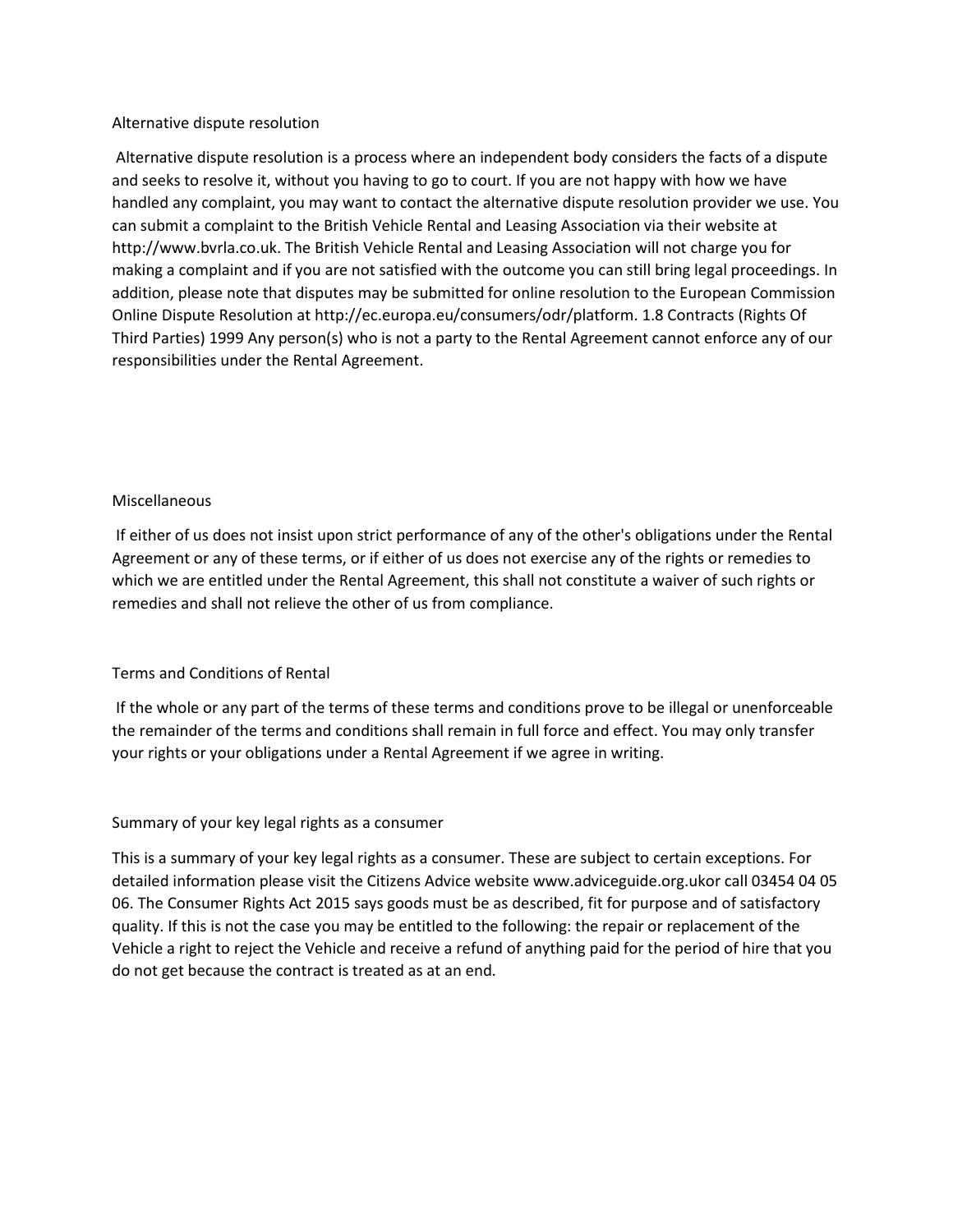## Bookings

Bookings are only for a specific vehicle group, not for a specific vehicle model. In the unlikely event that we are unable to provide you with a Vehicle, your sole remedy will be the refund of any monies you have prepaid to us.

# Cancellation Notice

If you did not prepay for your reservation, there will not be a cancellation fee.

If you prepaid for your vehicle the following conditions will apply :

You will not be charged a cancelation fee if you cancel your reservation 7 days ahead of time

If you cancel your booking less than 7 days, but at least 24 hours before your specified pick up time, you will be refunded the booking amount minus a small cancellation fee. You will need to call 0044 1293 514822 to find out the exact cancellation fee.

If you cancel your booking in less than 24 hours before your specified pick up time, you will not be entitled to a refund.

# General Preconditions

The following conditions must be fulfilled prior to Rental Choice releasing a Vehicle to you. If you cannot satisfy these requirements when collecting the Vehicle, we reserve the right not to release the Vehicle to you. In these circumstances you will still be required to pay for the Vehicle unless you cancel the booking in the manner set out below. We reserve the right to ask for additional proof of identification where we reasonable consider that documents you provide already produced are not satisfactory, and retain the right to refuse the rental of our vehicles if we are not satisfied

# Identification Requirements

You must bring original proof of the required documents. ,Please refer to our Rental Information for the documents we require: Photocopies or other copies will not be accepted.

# Who Can Not Drive

Individuals who do not meet the requirements may not drive the Vehicle. Individuals may not drive the Vehicle if they are under the influence of any substance that may impair their consciousness or ability to react, such as alcohol, drugs or certain medication. In the event of loss or theft of the designated credit card that was used for prepaying the reservation, or provided during the checkout process, the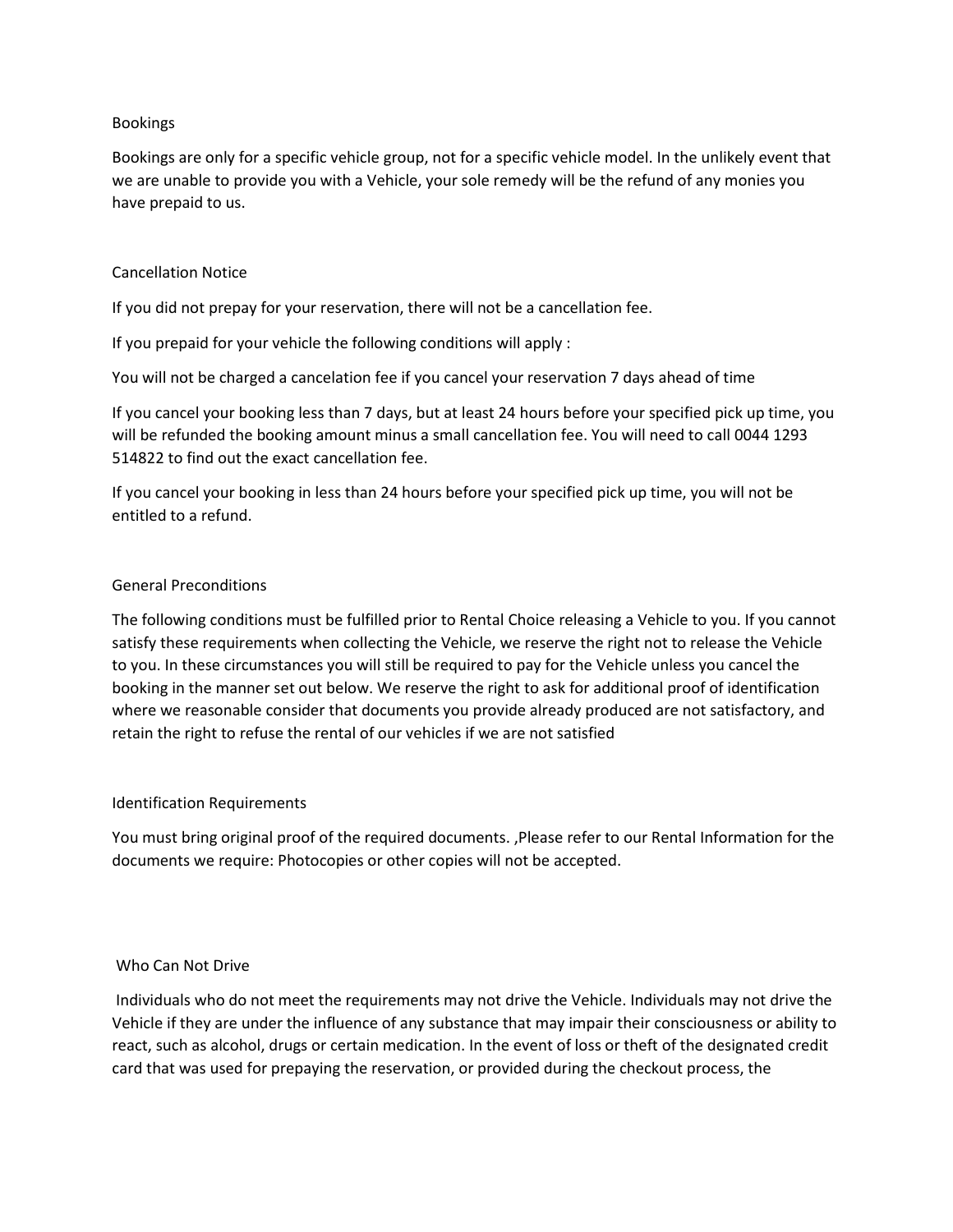Customer Service Hotline (01293 514822) must be called immediately in order that a new credit card can be added to the Rental Agreement.

# Cross Border Rentals

The Vehicle must not be driven outside England, Scotland, Wales and Northern Ireland, unless we have given you written permission to do so. It is your responsibility to observe the laws of the respective country in the Vehicle is being driven including any specific equipment requirements. Cross border rentals are not possible for any commercial vehicles or multi-seater vehicles with 9 or more seats. Further restrictions apply depending on the vehicle taken. Additional Charges will be applied to cover the cost of Continental Breakdown as well as our standard Foreign Usage Charge. Where we have given you permission to drive the Vehicle outside England, Scotland, Wales and Northern Ireland, you must comply with the Territorial restrictions set out in the General Rental Information

# Vehicle Pick-Up

What You Need To Bring. At the vehicle pick up we will ask you to present a valid method of payment, full valid driving licence and passport/ID/proof of address. If you will fail to comply with the requirements, you will not be able to rent the Vehicle with us and you will be treated as having cancelled the booking and liable for a cancellation charge.

# Changes At Time Of Pickup

Any changes to your reservation at time of pick-up or anytime during the Rental Period will be by agreement only and may be a subject to a change of the rental rate and may involve an additional charge depending on the type of the booking.

# Deposits & Approvals

We may require a security deposit/approval on your payment card. The amount of the deposit may vary depending on the type of the booking, vehicle category or the method of payment. Debit Card Deposits The minimum deposit on a Debit Card is £250.00 plus the estimated rental cost including all additional charges. The deposit amount is immediately debited from the cardholder's bank account and is held by us until the Rental Agreement is terminated and all rental charges and payments for Damage are cleared. Unless you settle all rental charges on return of the Vehicle you authorise us to allocate the monies held on deposit against such rental charges and Damage. We will refund you any excess held by us.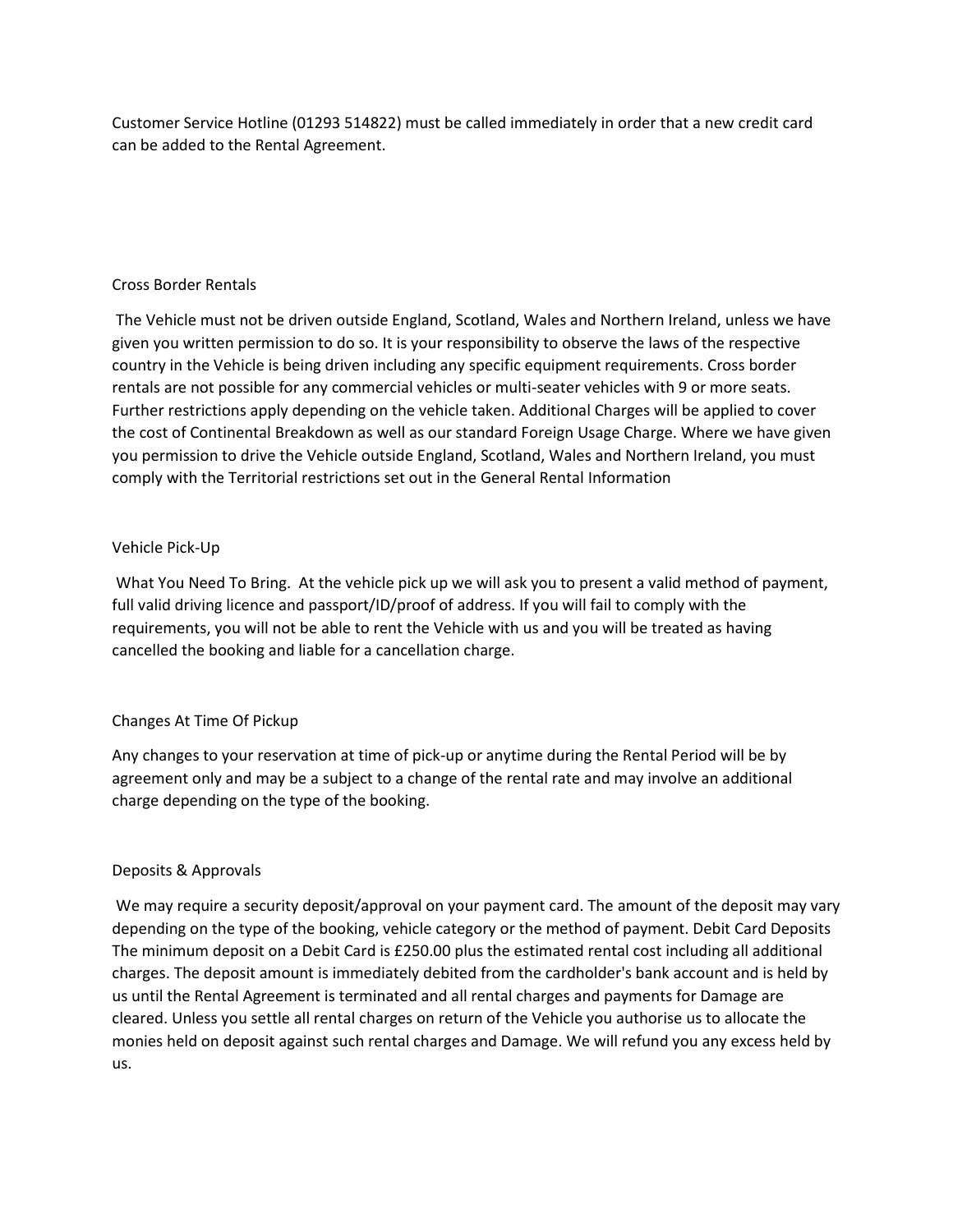### Charges At Pick Up

Your Rental Agreement will show any fees and charges applicable.

## Rental Charge

The basic rental charge includes the daily rental charge for the vehicle for number of calendar days of the rental, third party liability insurance, collision damage waiver with excess, breakdown assistance, limited/unlimited mileage (depending on the applicable rate)

### Mileage Charge

A mileage charge will be incurred if you exceed any mileage limitation set out in the Rental Agreement.

### Fuel

Rental Choice operates a 'like for like fuel policy, meaning that the Vehicle received should be returned with the same amount in order to prevent a refueling charge. If returned with less fuel than received, the missing quantity of fuel will be charged according to the current rates, as well as an additional refueling service charge. The actual fee can be requested in the rental station. If you return the vehicle with less than 50 miles driven from the vehicle collection, you must provide us with the fuel receipt from the petrol filling station. If you select the option of prepaid fuel, you will pay for a full tank upfront and return the vehicle with whatever fuel is left in it. We will not reimburse you for any unused fuel.

# Dynamic Currency Conversion

In some countries and for some credit card types, Rental Choice offers a dynamic currency conversion option to be selected at checkout time only. In such a case, you have the choice at the beginning of the rental to elect to pay in either the currency of the country from which you have obtained the Rental Agreement (GBP), or to pay in the currency from which your credit card is registered. If the payment is made in the cardholder's billing currency, Rental Choice will convert the invoiced amount from the rental currency (GBP) to the currency of the cardholder's designated card. If the dynamic currency conversion is not available, cannot be processed by Rental Choice, or is declined by you at the time of rental, then the transaction will be submitted in the rental currency. The tariffs applicable to the rental, to the additional services and the optional coverages or protections are those which are in force on the date of issue of the Rental Agreement, and correspond to your original reservation (vehicle rental type, duration, return branch location). Any change to the Rental Agreement will use the tariffs in place at the time of the change.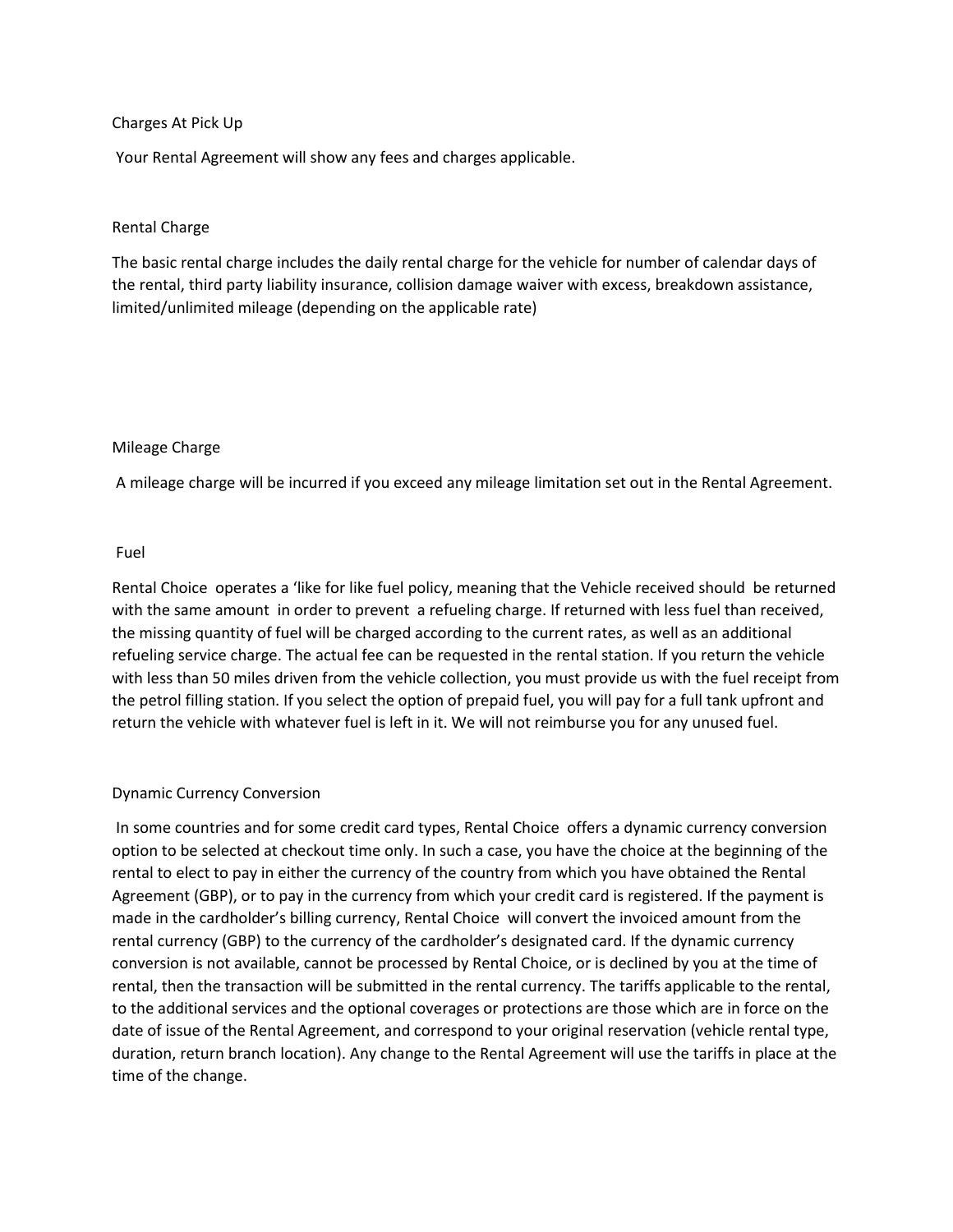# Protection Programme

Third Party Liability We have a legal responsibility to have Third Party Protection. This provides cover for claims made against you and other Approved Drivers in the event of the death or injury to the other party in an accident (unlimited liability). It also provides cover for damage to their). You will be responsible for any costs in excess of this in relation to third party damage.

# Collision Damage Waivers

We will provide cover for Damage and Third Party Claims during your Rental Period. However, there are damage excess amounts for which you are personally responsible. Depending on your age and the type of vehicle rented, it is possible to pay an additional amount to lower the value of the damage excess. The amount of your excess which you are liable for is stated on your Rental Agreement. You are responsible for Damage and Third Party Claims, up to the amount of your excess plus our standard administration fee. You have to pay the amount up to and including the damage excess each time you damage the vehicle or cause loss, plus our standard administration fee. We will not charge you the full amount for Damage and Third Party Claims (unless you breach the Terms and Conditions specified below). Please Note: The Collision Damage Waiver will not apply and you will be responsible for all Damage and Third Party Claims if :

• You breach the requirements by allowing anyone other than you and any Approved Drivers to drive the Vehicle;

• You breach the requirements by allowing anyone to drive the Vehicle under the influence of any substance specified;

• You breach any of the requirements of these Terms and Conditions and such breach causes or contributes to the Damage or Third Party Claim; and In respect of Damage only:

• You breach the requirements by failing to report an accident or incident involving a third party to us within 24 hours

# Customer Own Insurance (COI)

If you are a business and it is noted on the Rental Agreement that you must arrange your own insurance protection cover for the duration of the Rental Period, you must prove to us that the protection is valid and that the protection remains valid whilst the Vehicle is out of our possession. You will be responsible for the cost of the insurance. It is your responsibility to ensure that the insurance complies with the requirements of the Rental Agreement. You will be responsible for all losses, damages and claims that we incur, or suffer in the event that any insurance policy fails to be effective or satisfactory or for any payment that we make to a third party where the third party brings a claim against us relating to your use of the Vehicle. We must agree to the value of coverage that you propose the type of policy and the insurer that you have chosen. We must be satisfied with the coverage and policy conditions, and they may not be altered during the Rental Period. We may ask your proposed insurer to record our name as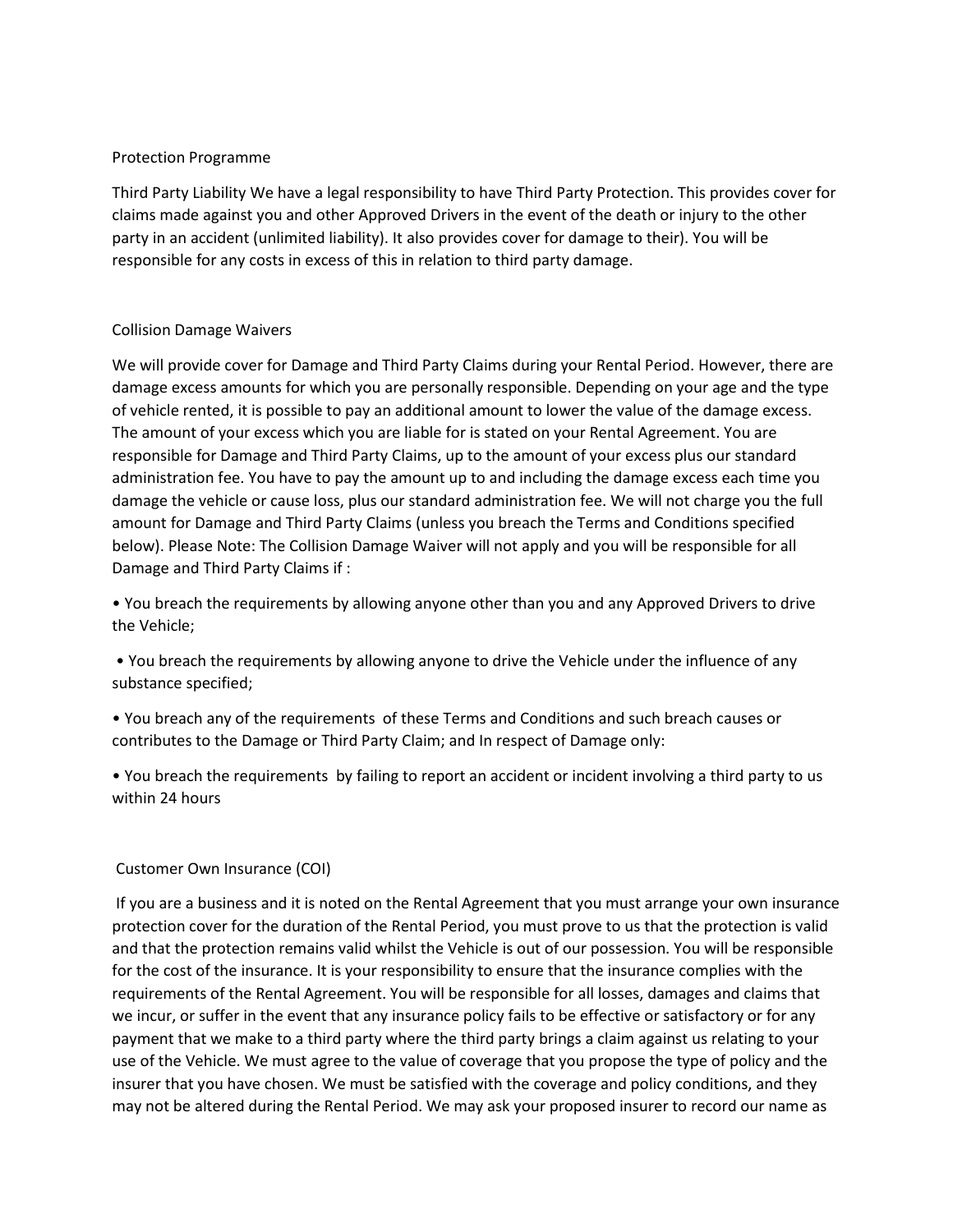the registered owners of the Vehicle. You will be responsible for settling all losses and claims including Third Party Claims if the Vehicle is lost, damaged or stolen. If the vehicle is rented on a long term hire, you/your insurance will be responsible for the return of the vehicle in a condition that conforms to our long term/COI return conditions. If we have agreed that you may return the Vehicle outside of business hours for your convenience, or to an alternative location to the original rental branch, your own insurance protection must be valid until the Vehicle is inspected by a Rental Choice employee. We will inspect the vehicle within eight working hours after the end of the Rental Agreement. Until this inspection has been completed any loss, Damage or theft remains your responsibility.

# Vehicle Inspection On Pick-Up

It is your responsibility to inspect the Vehicle for any pre-existing Damage before driving the Vehicle. If you find any, you must tell us before taking possession of the Vehicle. You will be responsible for any Damage not notified to us before taking possession of the Vehicle,

# Vehicle Delivery

Where we deliver the Vehicle to you or collect the Vehicle from you, you are responsible for any published rates for delivering and collecting the vehicle. When we deliver a Vehicle to you, you are responsible to inspect for any pre-existing damage and notify any damage to us prior driving the Vehicle by calling the number for the Breakdown Assistance Service noted in the Rental Agreement.

#### During The Rental Period

The Rental Period starts on the date and time indicated on the Rental Agreement and ends on the indicated date and time. The Rental Agreement is terminated when a) the Vehicle is returned and its keys are handed over to a Rental Choice employee; placed in the key drop box or, where authorised by us. If you return the Vehicle before the end of the Rental Period then both the Rental Period and this Agreement will end on the date of the Vehicles return. If you decide to return the Vehicle early you will not be entitled to the return of any unused prepaid Rental Charges.

### Extensions of the Rental Period

The Rental Period may be extended if requested by you. If we agree to an extension we may require an additional deposit, together with the relevant method of payment for the extended Rental Period. We will not agree an extension which means that the Rental Period will exceed 28 days. If you require a vehicle for longer than 28 days, you must return the Vehicle under this Rental Agreement prior to the expiry of such period and enter into another Rental Agreement for the additional period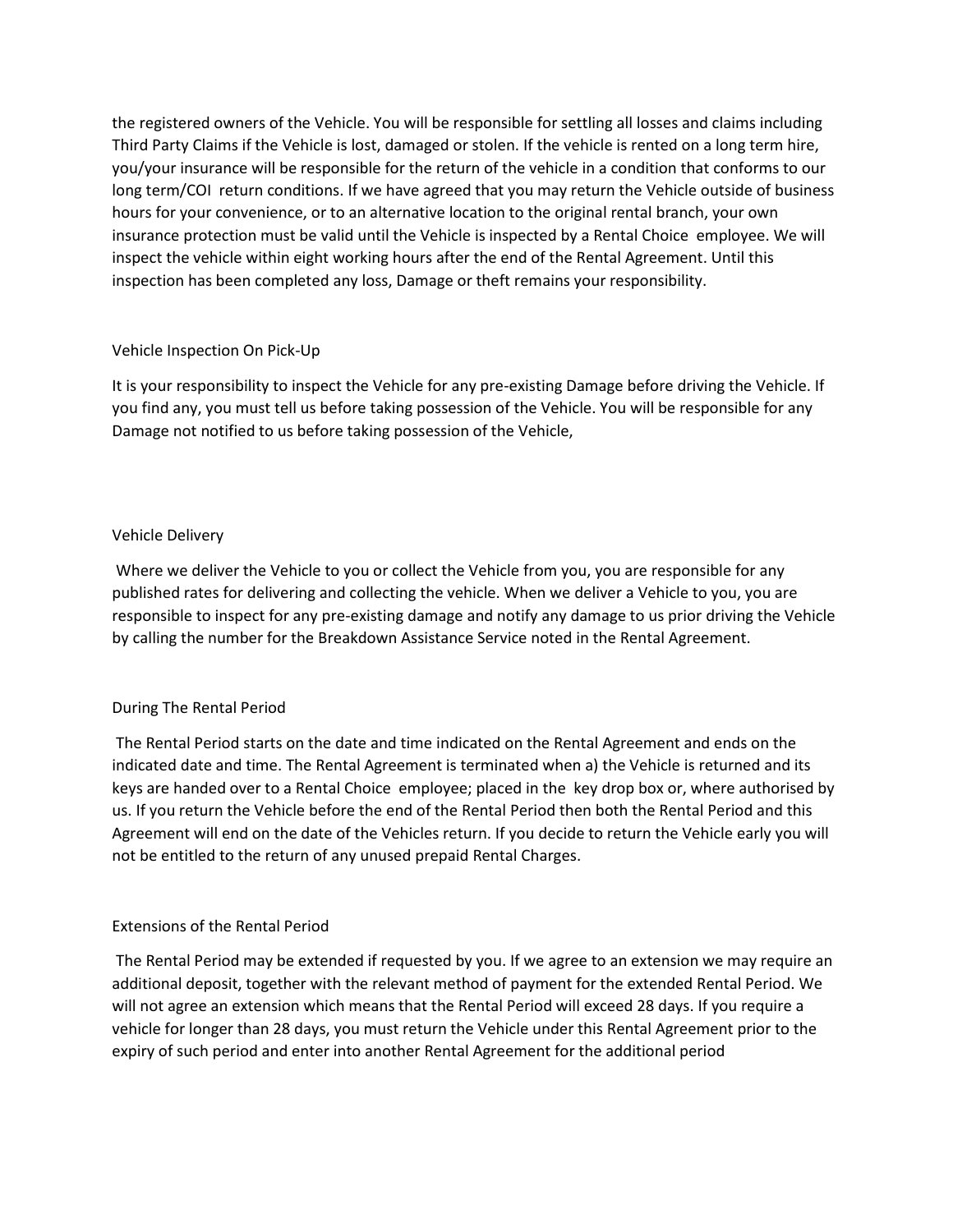### Our Responsibilities

We will:

Maintain the Vehicle to its manufacturer's recommended standard. Ensure the Vehicle is roadworthy and suitable for driving at the commencement of the Rental Period.

# Your Responsibilities Towards The Vehicle

You are responsible for the Vehicle and for any Damage during the Rental Period. During the Rental Period you will use the Vehicle in accordance with good driving practices and in compliance with all laws relating to the Vehicle. You or any Approved Driver must ensure that The vehicle is protected against bad weather which may cause damage The vehicle is not used for pushing or towing other vehicles (except those equipped with a hatch until a maximum of 1,000kg) No flammable or dangerous goods, as well as toxic, corrosive, radioactive, or other harmful substances which are illegal or may cause harm to the passengers are transported The vehicle is not used to transport any items that have a strong smell or are likely to affect or harm the vehicle in a way that might cause a loss of time or money because the vehicle needs to be repaired or prepared back to its original state after the rental The vehicle is not driven or used on roads that could harm the vehicle's wheels, tyres or undercarriage, leading to necessary repairs The right kind of fuel is used for the vehicle. The vehicle is not driven through spaces which are too narrow for the vehicle. The vehicle is not harmed by unsecured loadings or hitting highlevel objects. The vehicle is not rented, sold or disposed of or any of its parts.

Only you or an Approved Driver drives the Vehicle. Damage to the tyres, e.g. blow-outs, punctures, flat tyres, and tears in the rubber is avoided. The Vehicle is not used for racing, off roading, speed testing, driving instruction. The Vehicle is not used for any illegal purpose, or in an unreasonable nor negligent manner. That you will not nor will you allow any one else to smoke in the Vehicle.

You will not sell, rent or dispose of the Vehicle or any of its parts or Accessories. You will not attempt to nor give anyone any legal rights over the Vehicle. You will not modify the Vehicle. You do not overload the Vehicle. You do not use the Vehicle whilst under the influence of alcohol, drugs, and medications or if you may reasonably be considered to be unfit to drive a vehicle. You do not use the Vehicle for carrying fare-paying passengers unless we have expressly given you consent.

Where the Vehicle is a commercial vehicle, you shall not use it for a purpose for which an operator's license is needed but not possessed by the driver. You shall not carry more passengers than the Vehicle is legally allowed to carry.

You must notify Rental Choice as soon as possible of any fault in or Damage to the Vehicle. You must notify Rental Choice as soon as possible (and in any event within 24 hours) of any accident or incident involving a third party whether or not you are aware of any Damage.

Fines, Penalties & Tolls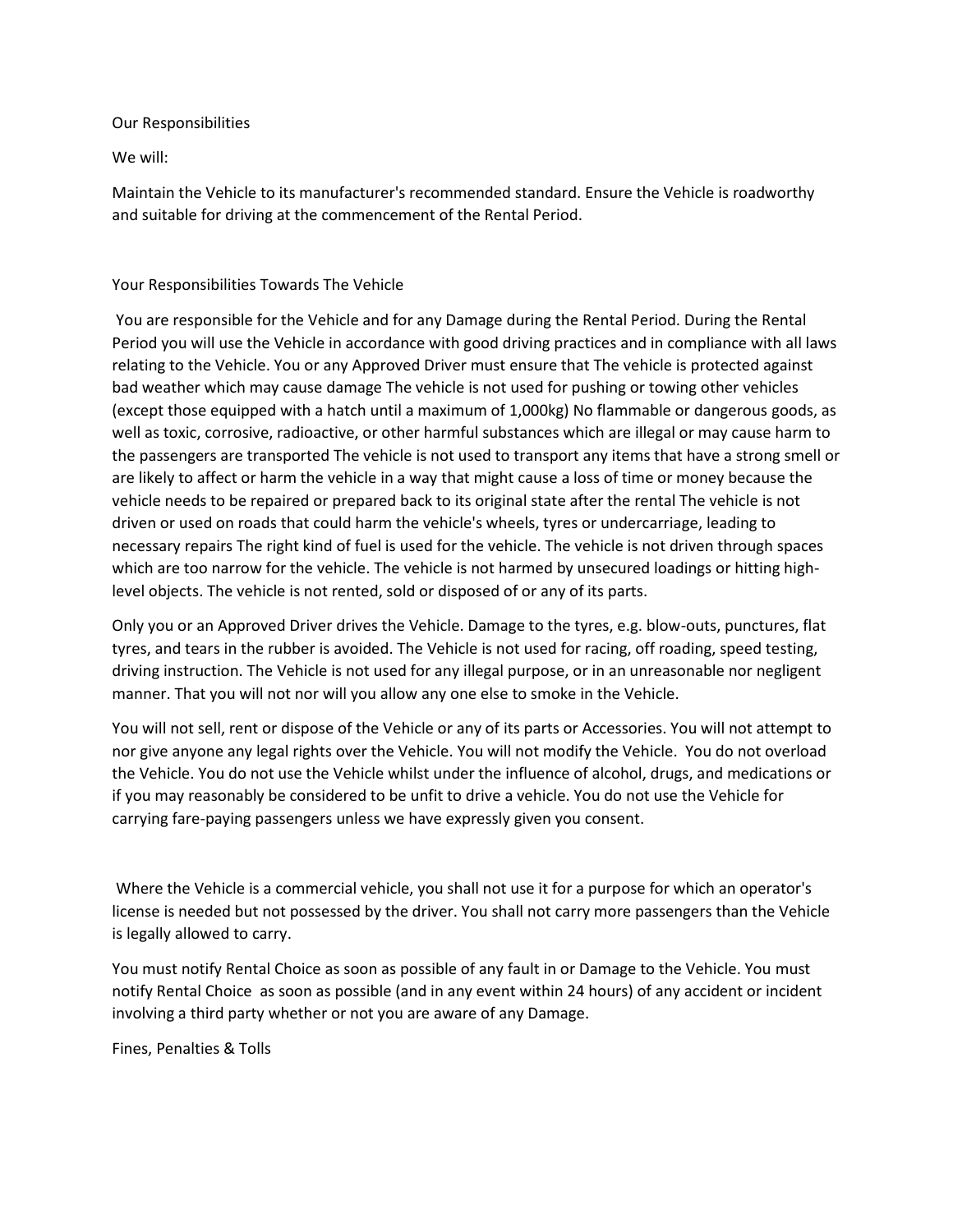You are responsible for all fines, penalties and tolls levied against the Vehicle during the Rental Period. Where Rental Choice pays any fines, penalties or tolls on your behalf, we may recharge you the cost of the same together with an administration fee to cover the additional processing cost.

# Breakdowns

For the duration of the Rental Period the Vehicle will have the benefit of our Breakdown Assistance Service. In order to benefit from the breakdown service you will need to call the number for Breakdown Assistance Service set out on the Rental Agreement. If the vehicle breaks down during the Rental Period we will, as soon as possible, recover and repair the Vehicle. If the Vehicle cannot be repaired we may provide a replacement vehicle, subject to availability and circumstances. If the breakdown is caused by your negligence, fault or by that of an Approved Driver or arises as a result of a breach of the Rental Agreement you will be responsible for the full cost of the repair and recovery plus an administration fee for handling the claim and any other associated costs.

### Accidents

In case of an accident or any incident relating to the Vehicle you must:

1. Not admit or accept liability.

2. Obtain and notify us of all the names and addresses of all involved parties, including witnesses.

3. Secure the vehicle and inform the police right away if anyone is injured, the road is blocked or if any property has been damaged.

4. Call the number for the Breakdown Assistance Service on the Rental Agreement.

Theft

In the event of theft of the Vehicle the Rental Agreement will be terminated as soon as we have received a copy of the theft declaration made by you to the police authorities. Rental Choice has no responsibility for loss, theft, robbery, or damage of any objects transported or left in the Vehicle.

# Maintenance & Repair

You must not let anyone work on the Vehicle without prior permission in writing from Rental Choice.. Where We grant the permission, we will only provide you with a refund where you provide us with a valid VAT receipt for the work carried out. If no permission is granted Rental Choice will collect the Vehicle and carry out any necessary repairs. During the Rental Period you are responsible for carrying out usual maintenance checks (e.g. engine oil / AdBlue levels, tyre pressure) that would be expected of any regular vehicle owner. If an instrument panel warning sign becomes illuminated or you become aware of any mechanical or other problems with the Vehicle you must not drive the Vehicle until the cause of the fault has been remedied and must call Breakdown Assistance Service the number for Breakdown Assistance Service set out on the Rental Agreement. If the odometer stops functioning for any reason other than a mechanical failure you will be required to pay an unlimited mileage surcharge in accordance with our standard charges at the time.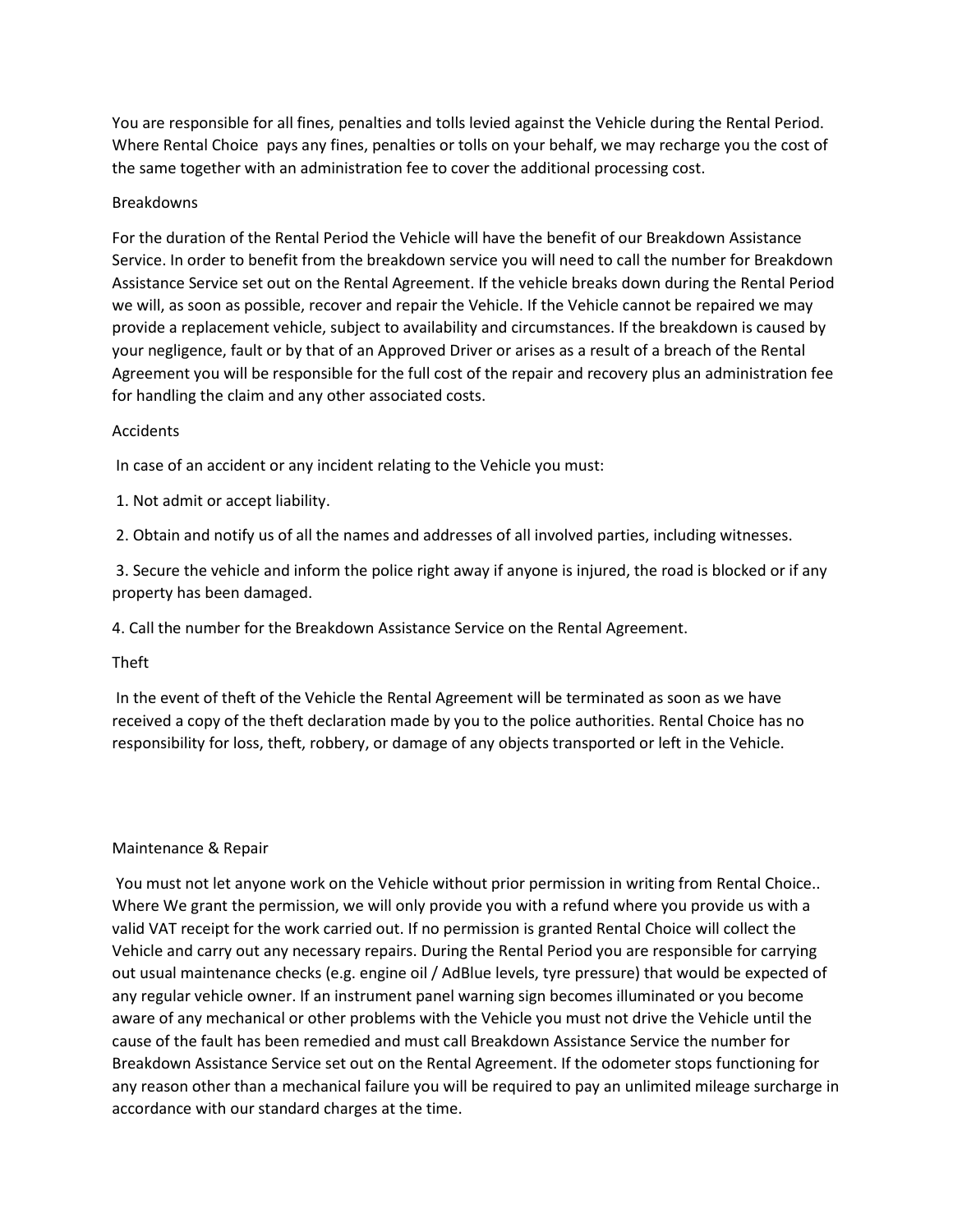## Vehicle Return

At the end of the Rental Agreement you must return the Vehicle to the place stated You must return the Vehicle to us in the same condition as it was at the stat of the Rental Period (subject to fair wear and tear).

## Returns Process

# Vehicle Inspection on Return.

We will inspect the Vehicle on its return for any new Damage or changes in condition from those described on the Rental Agreement at the time of the Vehicle pick up or which you notified to us. If you are unable or refuse to complete the inspection with us, we will inspect the Vehicle in your absence. Some Damage may not be apparent at the post-rental inspection, such as mechanical damage (the engine, fuel tank or clutch) or hidden damage by adverse light or weather conditions. If we find any such Damage we will notify you with evidence of the same.

# Out of Hours Returns

If you return a Vehicle outside branch opening hours you will remain liable for any Damage caused to the Vehicle until a Rental Choice employee takes possession of the Vehicle.

### Failure To Return

If the Rental Period is ended and the Vehicle is not returned within 2 working hours we may repossess the Vehicle. If we repossess the Vehicle, you must pay any reasonable expenses and costs involved in our doing so. If we have the right to repossess the Vehicle you give us permission (and cannot withdraw it) to access your premises to do so long as we do not use unreasonable force or cause damage. Where necessary we may apply to the Court for an order requiring you to return the Vehicle and/or pay Rental Choice the Vehicle's market value. Alternatively we reserve the right to charge you for each day (whether in part or full) from the date when you should have returned the Vehicle to us to the date when you do return the Vehicle. The rate we will charge will be the standard daily rental rate, applicable at that time. Your obligations in relation to the Vehicle continue until you return it to us notwithstanding that the Rental Period may have come to an end.

# One Way Repatriation

You agree to return the Vehicle to our location specified in the Rental Agreement. If the Vehicle is returned to an alternative location then you will be liable for any reasonable costs to relocate the Vehicle back to the specified location in the Rental Agreement.

# Early Return

If you return the Vehicle before the return date and time stated on your Rental Agreement then the Rental Period will end when you return the Vehicle and the keys to a Rental Choice employee. You will not be entitled to the return of any prepaid rental charges. If you have not prepaid any rental charges, the daily rate applicable for the Rental Agreement will be our standard rate based on the shorter Rental Period and additional charges which may be higher than your original quoted daily rate.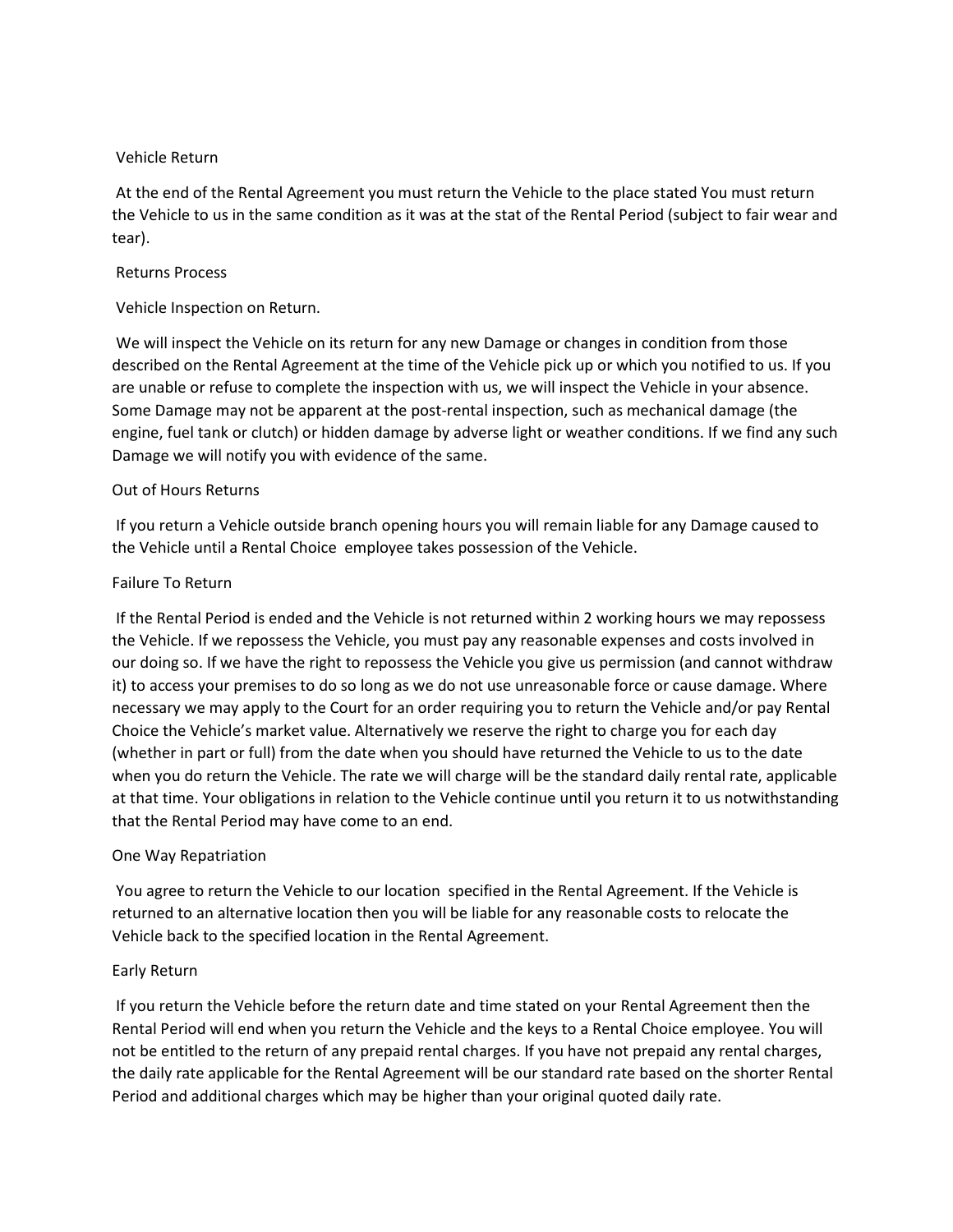## Vehicle Collection

If we are to collect the Vehicle and key from you it must be parked in a suitable place to allow collection without the imposition of any fines or penalties. The end of your Rental Agreement is defined by handing over the keys to a Rental Choice employee on collection at your premises.

## After The Rental

## Invoice

You agree that invoices will be sent electronically to the designated invoice recipient. We will send an electronic invoice to the e-mail address which you have provided. You can request the termination of electronic invoices at any time. In this case, We will issue paper based invoicing. You are obliged to bear the additional costs for the paper-based consignment of the invoice and for the postage in this case. You are responsible for being able to receive electronic invoices or, if agreed accordingly, to collect them electronically. You are accountable for malfunctions of the receiving devices or any other circumstances that hinder access to the invoices. An invoice is received as soon as it enters your domain. If Rental Choice sends a note and the hirer is able to retrieve the invoice on their own accord, or if We make the invoice available for retrieval, then the invoice is received when it was retrieved by the hirer. You are accountable for retrieving the invoices in reasonable intervals. If an invoice is not received or cannot be received, you shall notify Us immediately. In this case, We will re-send a copy of the invoice and designate it "Copy". If the malfunction and the possibility of transfer cannot be resolved promptly, We may send paper invoices until the malfunction has been resolved. Rental Choice will bear the costs for the consignment of paper invoices in this case

# Lost Property

During the rental. We are not responsible for any property in the Vehicle during the Rental Period which is there at your own risk.

After the rental. You must not leave any property in the Vehicle when you return it to us. If you have left items in the Vehicle, we may agree to keep them for you to collect within a reasonable time and we may charge you a reasonable fee for storing the item(s). Any property left in the Vehicle which remains unclaimed 3 months after the end of the Rental Period will be disposed of.

# Damage

As you are responsible for the Vehicle during the Rental Period, if any Damage has occurred during the Rental Period, you will be responsible to compensate us for that Damage. If you return a Vehicle outside branch opening hours you will remain liable for any Damage caused to the Vehicle until a We take possession of the Vehicle. You are only responsible for Damage up to the amount of your damage excess plus our standard administration fee (stated below)., unless you breach the Terms and, in which case the Collision Damage Waiver shall no longer apply and you shall be responsible for all the Damage and the administration fee. The amount of compensation payable to us for any Damage will be calculated on the basis stated below. If the Damage is of the type set out in the table below then we will charge you the sum set out, which is intended to be a fair and genuine estimate of our losses resulting from the Damage.

Damage Amount Repairable stone chip £60 plus admin fee